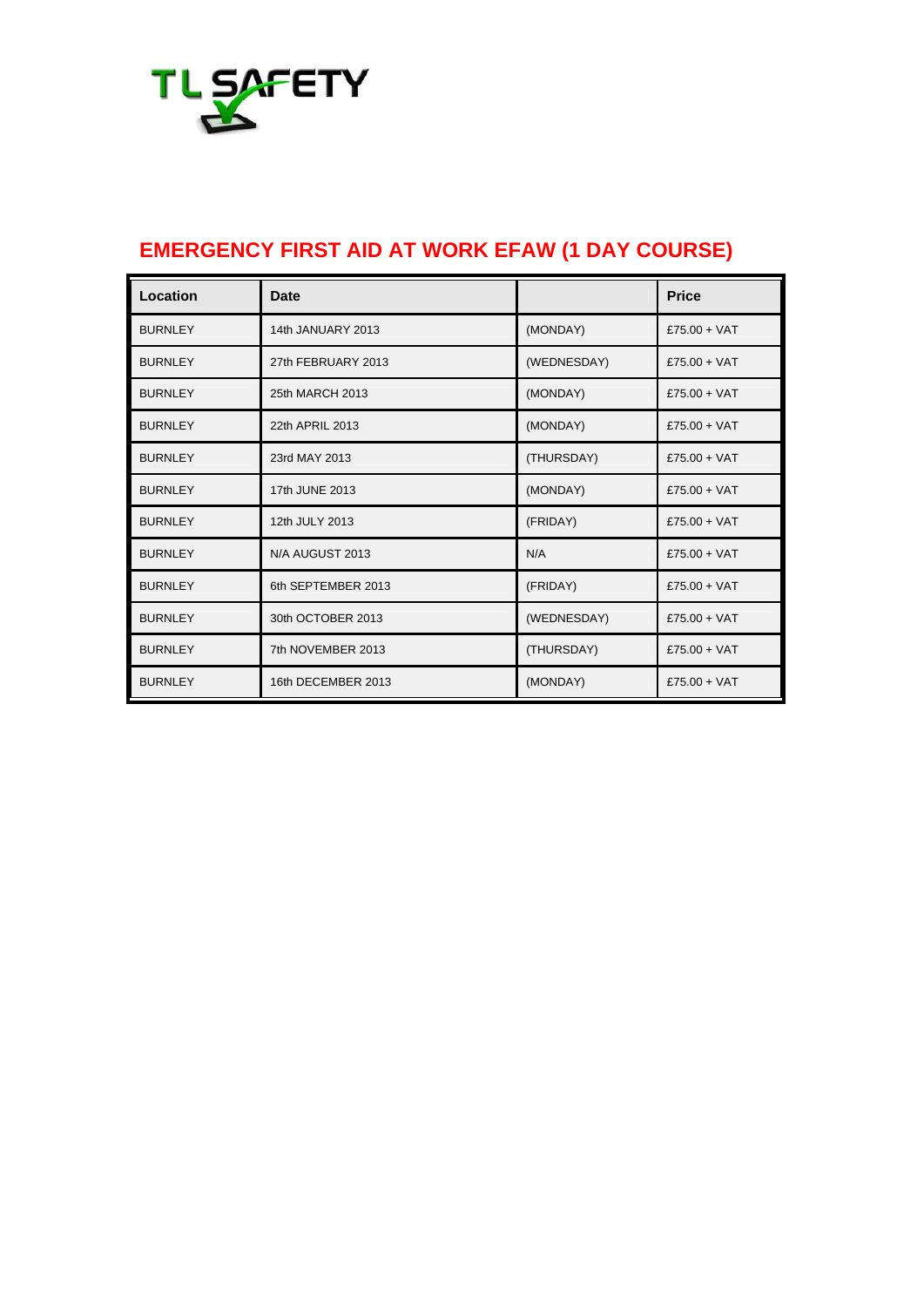

## **FIRST AID AT WORK REQUALIFICATION (2 DAY COURSE)**

| Location       | <b>Dates</b>               |                | <b>Price</b> |
|----------------|----------------------------|----------------|--------------|
| <b>BURNLEY</b> | 7th - 8th JANUARY 2013     | $(MON - TUE)$  | $£120 + VAT$ |
| <b>BURNLEY</b> | 31st - 1st JANUARY 2013    | $(THUR - FRI)$ | $£120 + VAT$ |
| <b>BURNLEY</b> | 11th - 12th FEBRUARY 2013  | $(MON - TUE)$  | $£120 + VAT$ |
| <b>BURNLEY</b> | 25th - 26th FEBRUARY 2013  | $(MON - TUE)$  | $£120 + VAT$ |
| <b>BURNLEY</b> | 7th - 8th MARCH 2013       | $(THUR - FRI)$ | $£120 + VAT$ |
| <b>BURNLEY</b> | 18th - 19th MARCH 2013     | $(MON - TUE)$  | $£120 + VAT$ |
| <b>BURNLEY</b> | 4th - 5th APRIL 2013       | $(THUR - FRI)$ | $£120 + VAT$ |
| <b>BURNLEY</b> | 15th - 16th APRIL 2013     | $(MON - TUE)$  | $£120 + VAT$ |
| <b>BURNLEY</b> | 29th - 30th APRIL 2013     | $(MON - TUE)$  | $£120 + VAT$ |
| <b>BURNLEY</b> | 16th - 17th MAY 2013       | $(THUR - FRI)$ | $£120 + VAT$ |
| <b>BURNLEY</b> | 29th - 30th MAY 2013       | $(WED - THUR)$ | $£120 + VAT$ |
| <b>BURNLEY</b> | 10th - 11th JUNE 2013      | $(MON - TUE)$  | $£120 + VAT$ |
| <b>BURNLEY</b> | 24th - 25th JUNE 2013      | $(MON - TUE)$  | $£120 + VAT$ |
| <b>BURNLEY</b> | 8th - 9th JULY 2013        | $(MON - TUE)$  | $£120 + VAT$ |
| <b>BURNLEY</b> | 22nd - 23rd JULY 2013      | $(MON - TUE)$  | $£120 + VAT$ |
| <b>BURNLEY</b> | 5th - 6th AUGUST 2013      | $(MON - TUE)$  | $£120 + VAT$ |
| <b>BURNLEY</b> | 29th - 30th AUGUST 2013    | $(THUR - FRI)$ | $£120 + VAT$ |
| <b>BURNLEY</b> | 12th - 13th SEPTEMBER 2013 | $(THUR - FRI)$ | $£120 + VAT$ |
| <b>BURNLEY</b> | 23rd - 24th SEPTEMBER 2013 | $(MON - TUE)$  | $£120 + VAT$ |
| <b>BURNLEY</b> | 14th - 15th OCTOBER 2013   | $(MON - TUE)$  | $£120 + VAT$ |
| <b>BURNLEY</b> | 31st - 1st OCTOBER 2013    | $(THUR - FRI)$ | $£120 + VAT$ |
| <b>BURNLEY</b> | 14th - 15th NOVEMBER 2013  | $(THUR - FRI)$ | $£120 + VAT$ |
| <b>BURNLEY</b> | 25th - 26th NOVEMBER 2013  | $(MON - TUE)$  | $£120 + VAT$ |
| <b>BURNLEY</b> | 12th - 13th DECEMBER 2013  | $(THUR - FRI)$ | $£120 + VAT$ |